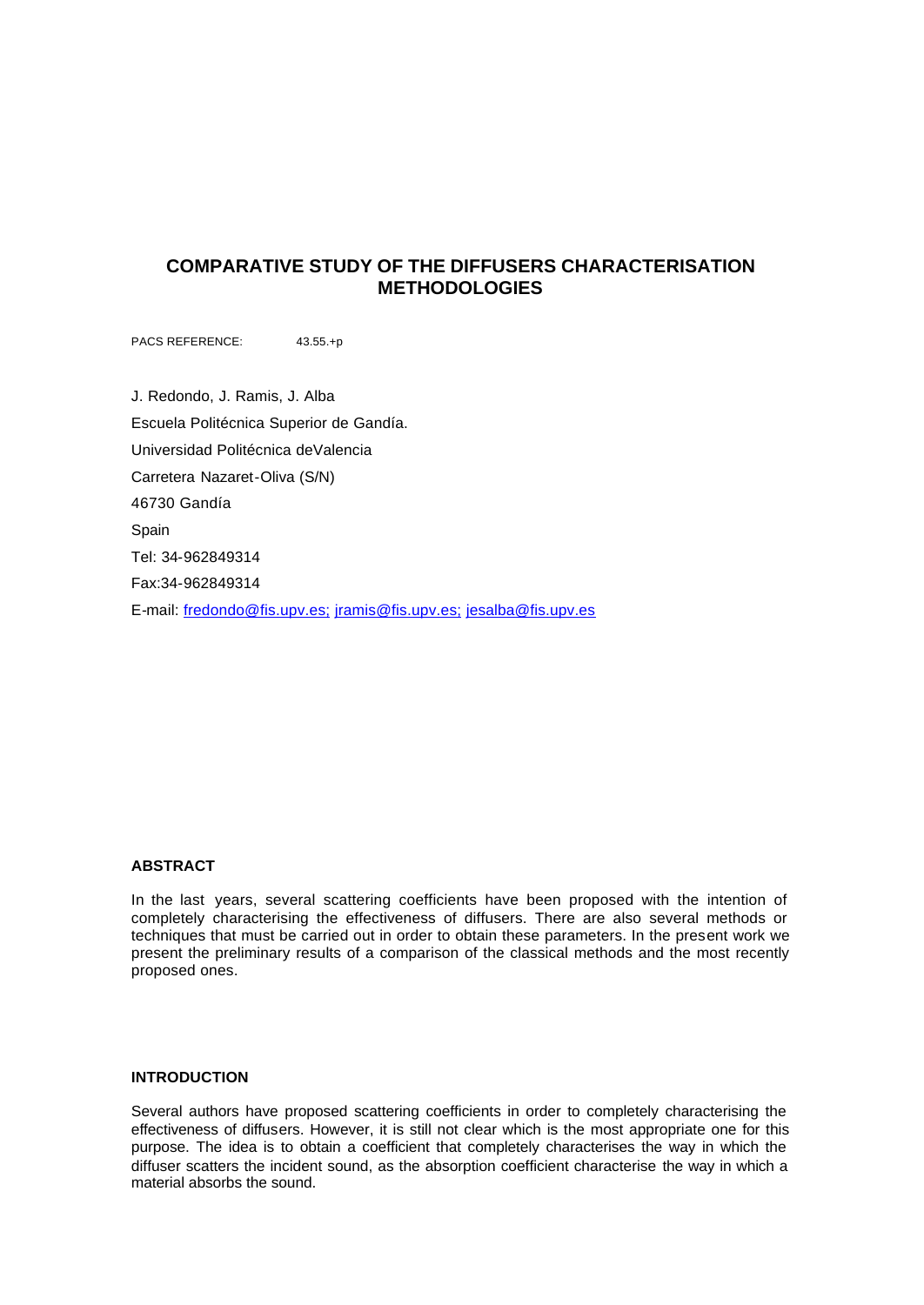If the scattering coefficient is only needed to use it in "room acoustics simulation programs" based on the geometrical acoustics this coefficient needs only to evaluate the energy reflected in a nonspecular way. This is due to the way these programs take into account the scattering. In practice, the scattering coefficient is taken into account in this programs as follows: when an acoustic ray hits a surface with (frequency-dependant) scattering coefficient greater than zero, a random number, between 0 and 1, is generated. If this number is smaller than the scattering coefficient a random direction ray is added to the whole set of considered rays. However, Farina [1] has proposed an improvement for these techniques that seems in close agreement with the experimental results.

If the final purpose is to predict the diffusion degree inside a room it is, at this moment, a non-sense question through lack of models that taking into account the geometry, absorption and scattering coefficients can predict this important characteristic of the sound field.

The actually employed methods for measuring the scattering coefficients can be separated in two groups. The most recent methods have been proposed by Mommertz and Vorlander ([2]) and permit to obtain directly the energetic scattering coefficient and they are based on the fact that scattered sound is non-coherent and can be separated repeating impulse responses measurements of a particular system while the diffuser is rotated. There are two variants of this method. One of them is carried out at a reverberation chamber and the other in free field. The other group of methods evaluates the different scattering coefficients from the scattering polar pattern. Apart from the holographic methods, these techniques consist in measuring the reflected sound pressure for several reflection angles. For this purpose the impulse response must be obtained, using MLS or other techniques, moving the microphone on a semicircumference (or on a hemisphere if the diffuser is a bi-directional one) centered in the middle point of the object under test [3]. Appropriate windowing of the signal obtained permits to evaluate the sound pressure reflected in each direction. Obviously, the complete characterisation of the diffuser is performed if the incidence angle is also varied from –90 to 90 degrees. However, as far as we know, the most common technique evaluates only the normal incidence.

The fundamental disadvantage of the Mommertz-Vorlander methods is that the only parameter that can be obtained is the so-called energetic scattering coefficient. This coefficient compares the energy reflected in a diffuse way with the total reflected energy, assuming that the energy reflected in a diffuse way is incoherent. Namely:

$$
\delta = \frac{E_{\text{diffuse}}}{E_{\text{total}}} = \frac{E_{\text{incoherent}}}{E_{\text{total}}}
$$
(1)

where E is the Energy of the sound wave.

This parameter can be also obtained using the classical characterisation methods. As we have commented above, these methods permit to obtain the scattering polar patterns. From the patterns, one can separate the energy reflected in a diffuse way since it is the correspondent to measures out of the specular zone. However, this kind of measurements suffer from the problem that the relative levels within the polar response are dependent on the relative distances between the acoustic source, the diffuser and the microphone, unless the source and microphones are in the far field. The far field is a semi-infinite zone where the relative patterns area equal at any point. In other words, the scattered polar response is independent of the distance to the diffuser. The advantage of the classical method is that they permit to obtain all the scattering coefficients proposed [4].

In [5] we perform a comparative study between the two classical methodologies of measurement of the scattering coefficients of a diffuser. The scattering coefficients have been obtained for the diffuser and for a flat surface with the same dimensions. We discuss the results for the different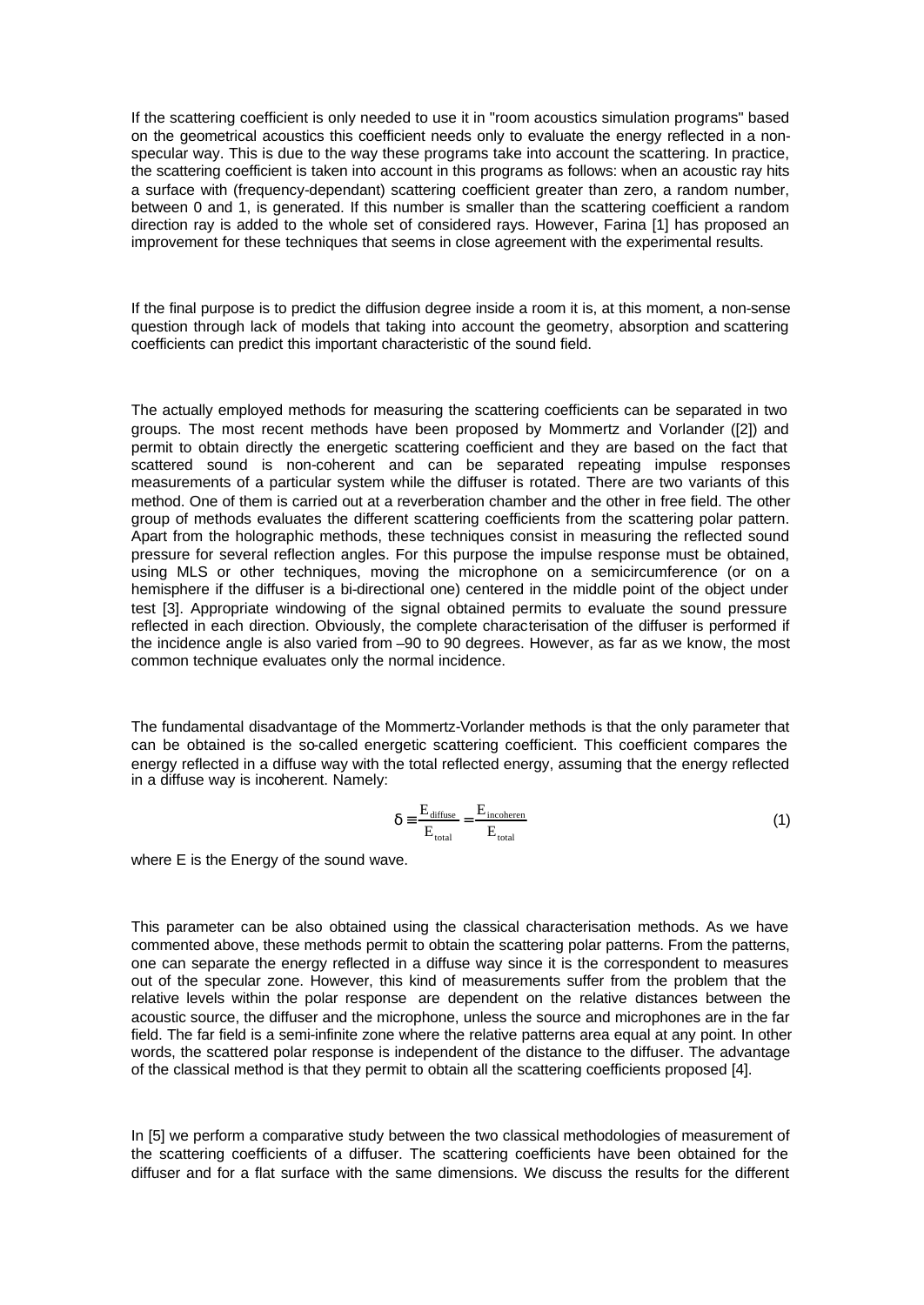scattering coefficients in both the two cases evaluating the dispersion power of the diffuser. Figure 2 illustrates the results presented in that paper. Our present idea is to compare that results with the obtained by means of the Mommertz-Vorlander method carried out in a reverberation chamber.

In both the two cases the diffuser evaluated is a wooden difractal one measuring 1 x 2'5 m. (figure 2 shows the diffusers profile). The diffuser has been designed in order to disperse the sound from 400 Hz to 7000 Hz.







#### Figure 2.

Energetic scattering coefficient. Values obtain considering random incidence (top figure) and considering only normal incidence (bottom figure). The plots correspond to the diffuser and to a flat panel of the same dimensions.

#### **MOMMERTZ-VORLANDER METHOD**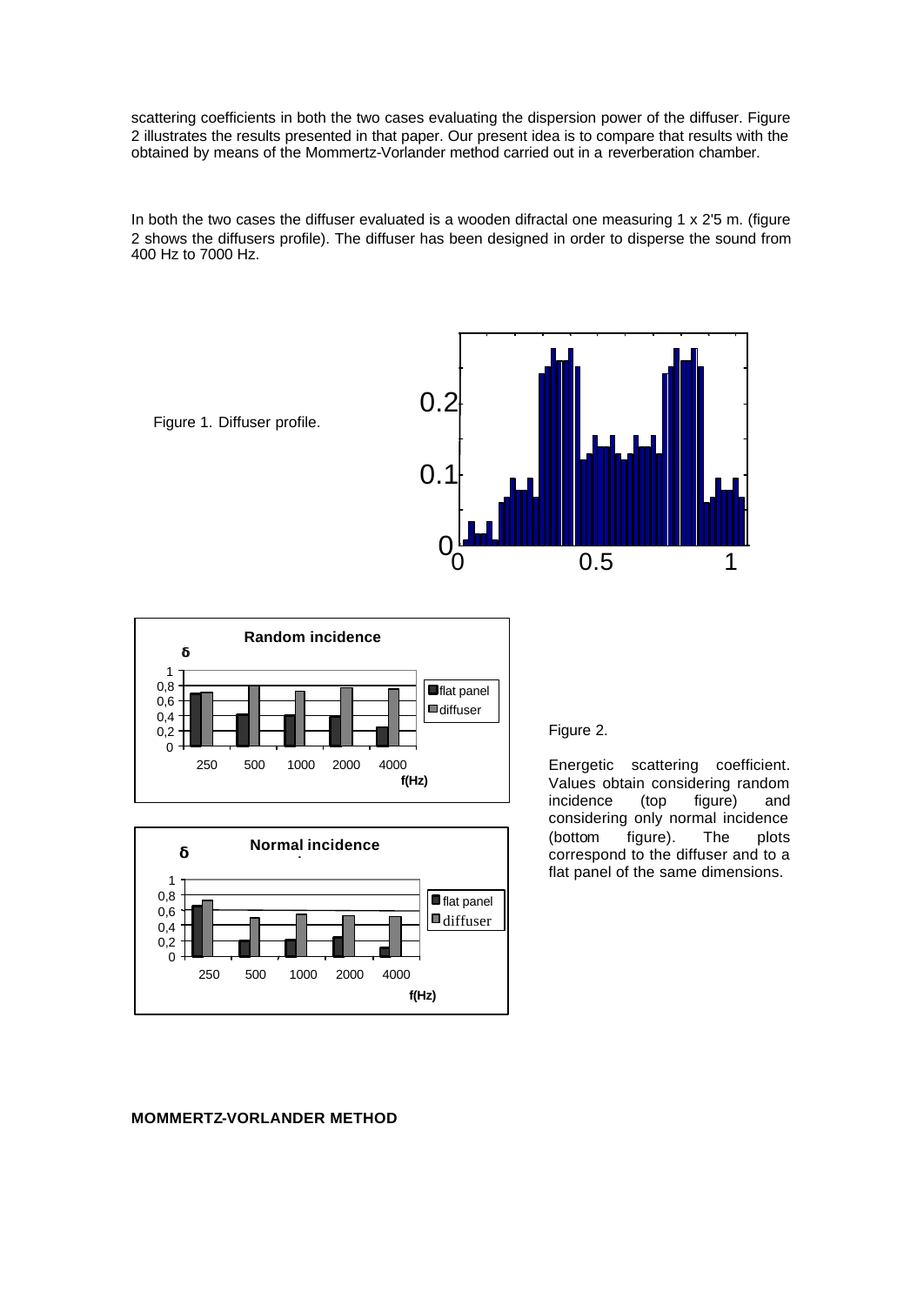The experimental set-up is illustrated in figure 3. The diffuser is inserted into the reverberation chamber. The impulse response is obtained by means of the software Aurora (MLS module) running in a PC that previously is connected to a sound source and to several microphones.



We have obtained the impulse response rotating the diffuser 72 times with a step of 5 degrees. After that, one must perform a phase-locked addition of all the impulse responses obtaining the impulse response for a "virtual" room. (See Figure 4).



Figure 4.

Sound pressure level vs time. Integrated impulse responses for the reverberation chamber (solid thick line) and for the "virtual" room (dotted line), obtained by means of the phase locked average of several impulse responses at the reverberation chamber rotating the diffuser. The thin lines correspond to the theoretical straight lines that may be observed in a perfect diffuse field.

Assuming that the phase locked average removes the sound reflected in a specular way, because of its intrinsic coherence, the scattering coefficient can be obtained as follows:

The original reverberation chamber absorption can be obtained by means of the Sabine equation from the measurement of the reverberation time in the empty chamber, i.e.:

$$
A_c = \frac{0.162 \text{ V}}{RT_1} \tag{2}
$$

where  $A_c$  is the absorption of the chamber walls in metres, V is the chamber volume in cubic metres, and  $RT_1$  is the reverberation time in seconds.

• In a similar way the absorption of the diffuser can be obtained from the measurement of the reverberation time in the chamber with the diffuser inside.

$$
A_d = \frac{0.162 \text{ V}}{RT_2} - \frac{S - S_d}{S} A_c
$$
 (3)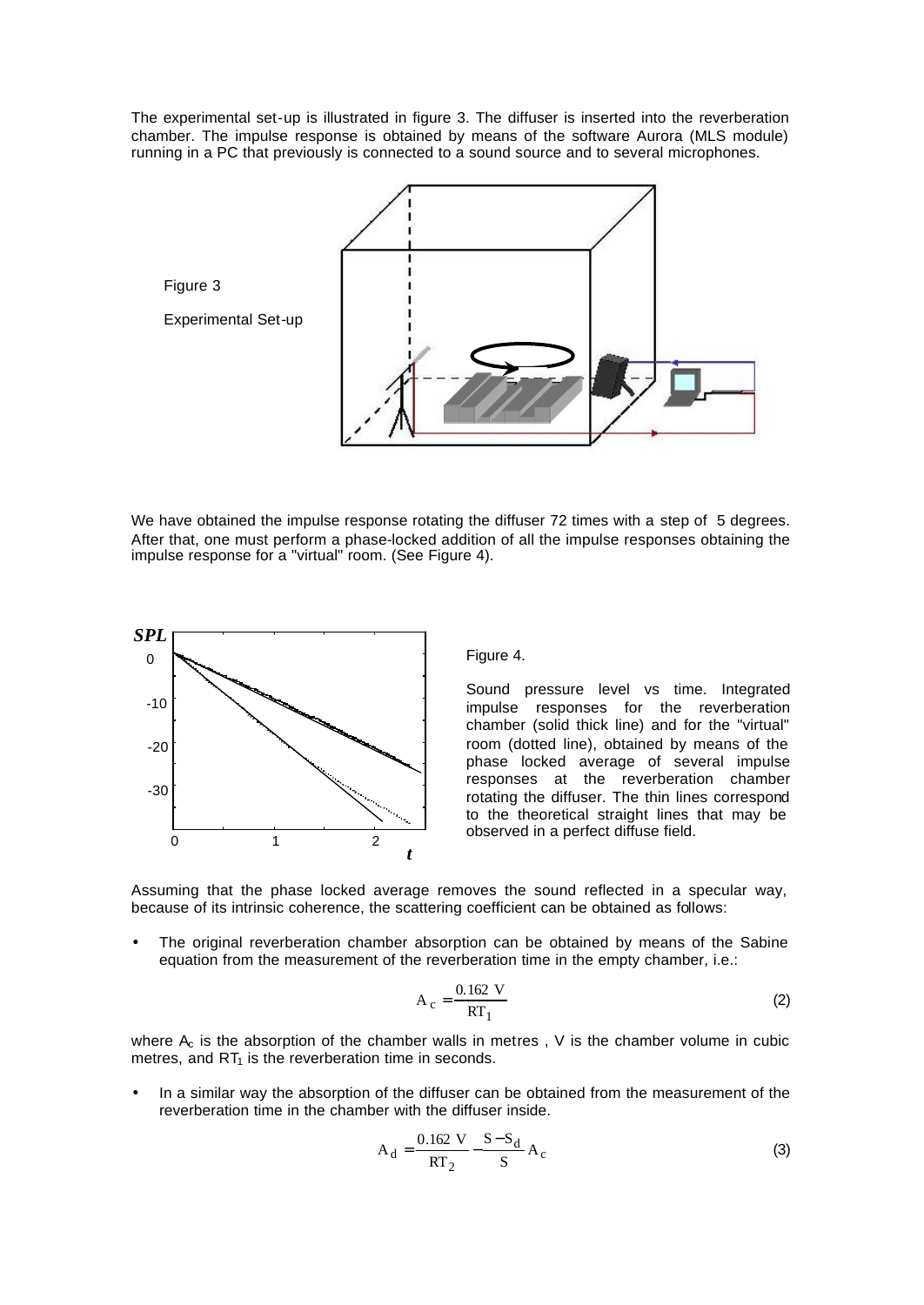where  $A_d$  is the absorption of the diffuser in metres, S is the total area of the chamber walls, Sd is the area of the diffuser surface, and  $RT_2$  is the reverberation time in seconds for that configuration. The absorption coefficient,  $\alpha$ , can be easily obtained dividing  $A_d$  by  $S_d$ . In the following we neglected the area of the diffuser in the calculus of the walls absorption, i.e.

$$
\frac{S-S_d}{S} \approx 1\tag{4}
$$

In the case of the "virtual" room the total absorption is:

$$
A = A_c + A_d + A'_d \tag{5}
$$

where Ad is the usual diffuser absorption, and  $A_d$  is the diffuser pseudo-absorption. Equation 4 can be written as follows:

$$
A = A_c + S_d (\alpha + \alpha')
$$
 (6)

where  $\alpha'$  is the quotient between the energy reflected in a non specular way, i.e. incoherently, and the total reflected energy. It can be shown that:

$$
\alpha' = \frac{E_{\text{incoh}}}{E_{\text{inc}}} = \frac{E_{\text{ref}}}{E_{\text{inc}}} \frac{E_{\text{incoh}}}{E_{\text{ref}}} = (1 - \alpha) \delta \tag{7}
$$

Considering equations 5 and 7, and taking into account the known reverberation time of the "virtual" room, one can obtain the scattering coefficient as follows:

$$
\delta = \frac{1}{S_d (1 - \alpha)} \left[ \frac{0.162 \text{ V}}{RT_3} - A_c - A_d \right]
$$
 (8)

However, the diffuser edges must not produce any additional scattering in order to obtain coherent values for this parameter. So, edge effects can invalidate the measures. In our case, as the diffuser can not be altered into a round sample, we decide to obtain the scattering coefficient of the diffuser by means of the comparison of the reverberation time in two "virtual" rooms. The first one is the usual one, and the second is the one obtained rotating the diffuser covered by a flat wood surface with almost the same acoustic absorption of the diffuser wood. We will assume that the flat panel cover has a scattering coefficient almost null.

#### **PRELIMINARY RESULTS**

As usual, when the reverberation time is needed for any purpose, one must chose among the practical definitions of the reverberation time. One can select EDT, RT20, or another common definition. In perfectly diffuse fields it does not matter. But in these "virtual" rooms this parameters take different values. Figure 4 illustrates how the integrated impulse responses in these rooms are not straight lines.

The preliminary results for the scattering coefficient of the diffuser sow some mismatch (see figure 5). For almost the whole effectiveness rank of the diffuser  $\delta$  is bigger than one. This effect is smaller if the reverberation time considered is RT20, but still clear for high frequencies.

Nevertheless, the results permit to distinguish two frequencial ranks. The first one, for low frequencies, corresponds to the rank in which the diffuser do not scatters the sound. The second one corresponds to the rank of effectiveness of the diffuser. Remember that the diffuser has been designed in order to scatter the sound from 400 Hz to 7000 Hz.